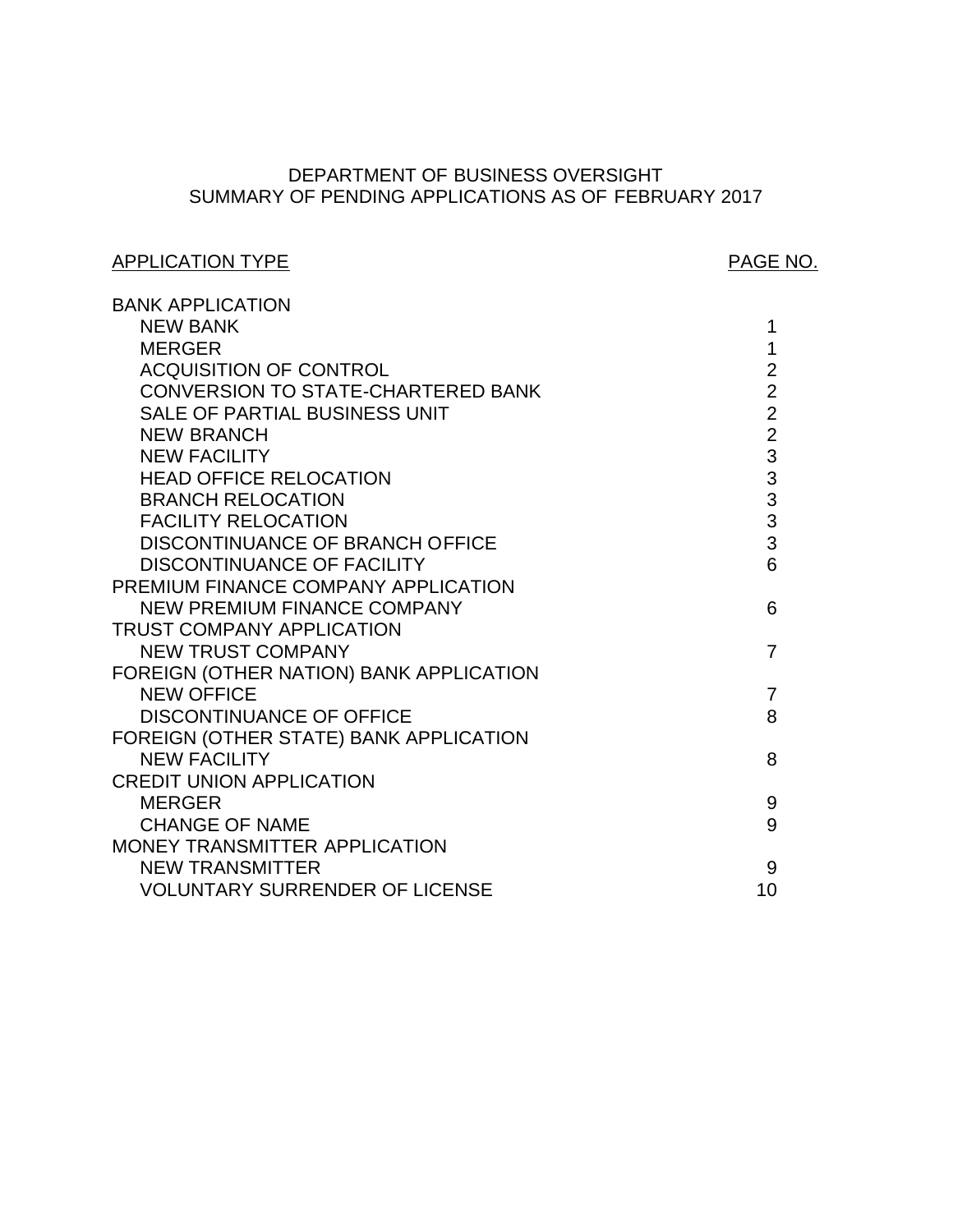#### <span id="page-1-0"></span>**NEW BANK**

### **Filed: 1 Approved: 1**

 401 West A Street, San Diego, San Diego County Correspondent: Maryam Hamzeh Carpenter & Company 5 Park Plaza, Suite 950, Irvine, CA 92614 ENDEAVOR BANK Filed: 8/12/16 Filed: 8/12/16

 6 Hutton Centre Drive, Santa Ana, Orange County Correspondent: Maryam Hamzeh Carpenter & Company 5 Park Plaza, Suite 950, Irvine, CA 92614 INFINITY BANK Filed: 7/7/16 Application amended: 12/21/16: change of name from SOCAL BANK (Proposed) Approved: 1/24/17

### **MERGER**

**Filed: 3 Approved: 1 Effected: 1** 

 COMMERCE BANK OF TEMECULA VALLEY, Murrieta, to merge with and into ALTAPACIFIC BANK, Santa Rosa Filed: 10/26/16 Approved: 11/22/16

 FOUNDERS COMMUNITY BANK, San Luis Obispo, to merge with and into PREMIER VALLEY BANK, Fresno Filed: 11/28/16 Approved: 2/14/17 Effected: 2/28/17

 HERITAGE OAKS BANK, Paso Robles, to merge with and into PACIFIC PREMIER BANK, Irvine Filed: 1/31/17

 UNITED BUSINESS BANK, FSB, Oakland, to merge with and into BAY COMMERCIAL BANK, Walnut Creek Filed: 1/23/17

 VALLEY BUSINESS BANK, Ontario, to merge with and into CITIZENS BUSINESS BANK, Ontario Filed: 11/10/16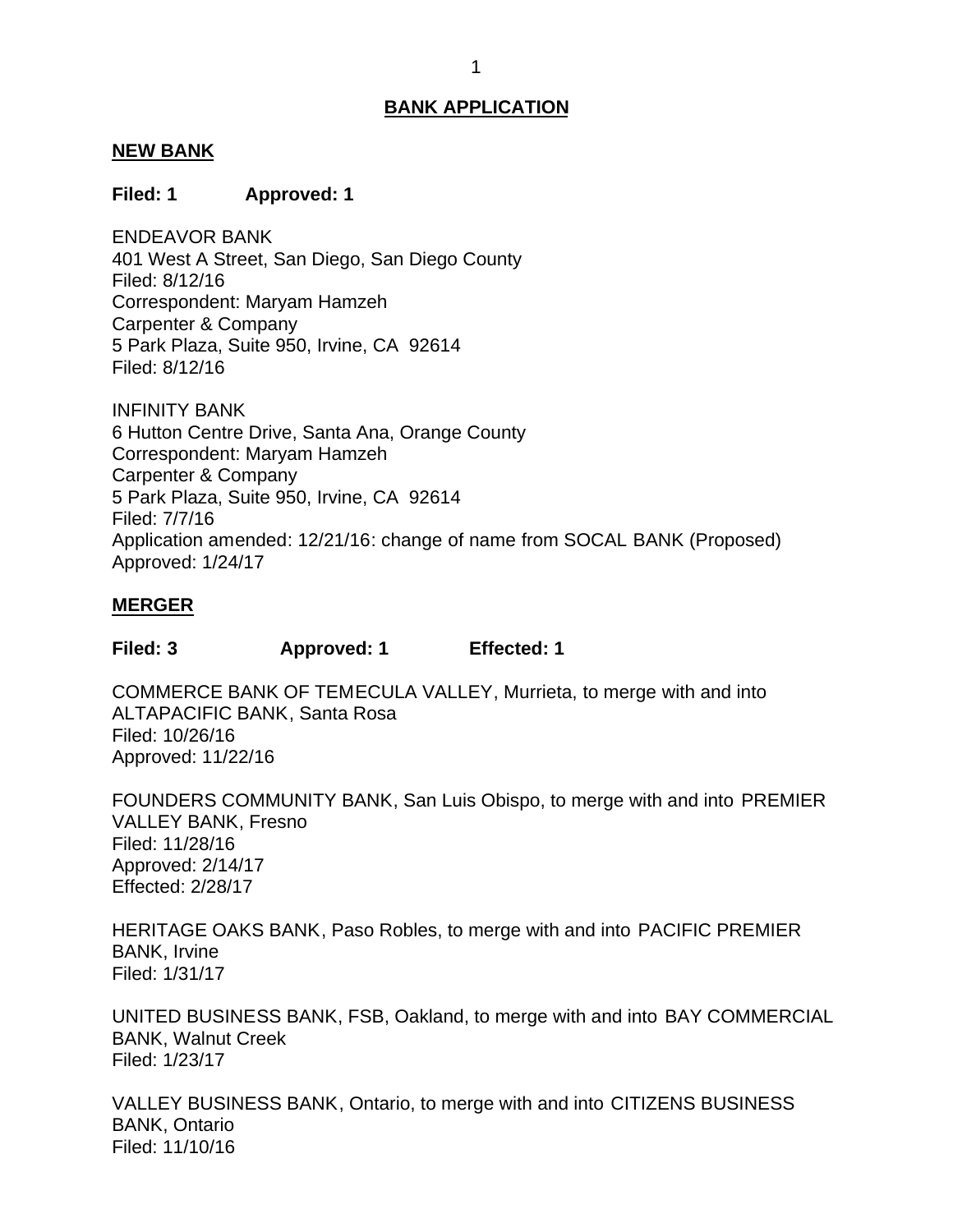## <span id="page-2-0"></span>**ACQUISITION OF CONTROL**

## **Approved: 2**

 BAYCOM CORP to acquire control of BAY COMMERCIAL BANK Filed: 11/21/16 Approved: 12/12/16

 HEARTLAND FINANCIAL USA, INC. to acquire control of FOUNDERS COMMUNITY BANK Filed: 11/28/16 Approved: 2/14/17

# **CONVERSION TO STATE-CHARTERED BANK**

## **Approved: 1**

 UNITED BUSINESS BANK, FSB, to convert to state-chartered bank under the name of UNITED BUSINESS BANK Filed: 11/1/15 Approved: 12/4/15

# **SALE OF PARTIAL BUSINESS UNIT**

# **Approved: 1**

 SUNWEST BANK, Irvine, California, to sell its University Place branch to SOUND COMMUNITY BANK, Seattle, Washington Filed: 1/31/17 Approved: 2/13/17

# **NEW BRANCH**

## **No Objection: 2 Opened: 2**

 CENTRAL VALLEY COMMUNITY BANK 1044 E. Herndon Avenue, Fresno, Fresno County Opened: 2/13/17

 2164 Royal Ln, Dallas, Dallas County, Texas No Objection: 1/11/17 COMMONWEALTH BUSINESS BANK

 210-16 Northern Boulevard, Community of Bayside, Borough of Queens, New York No Objection: 12/6/16 PACIFIC CITY BANK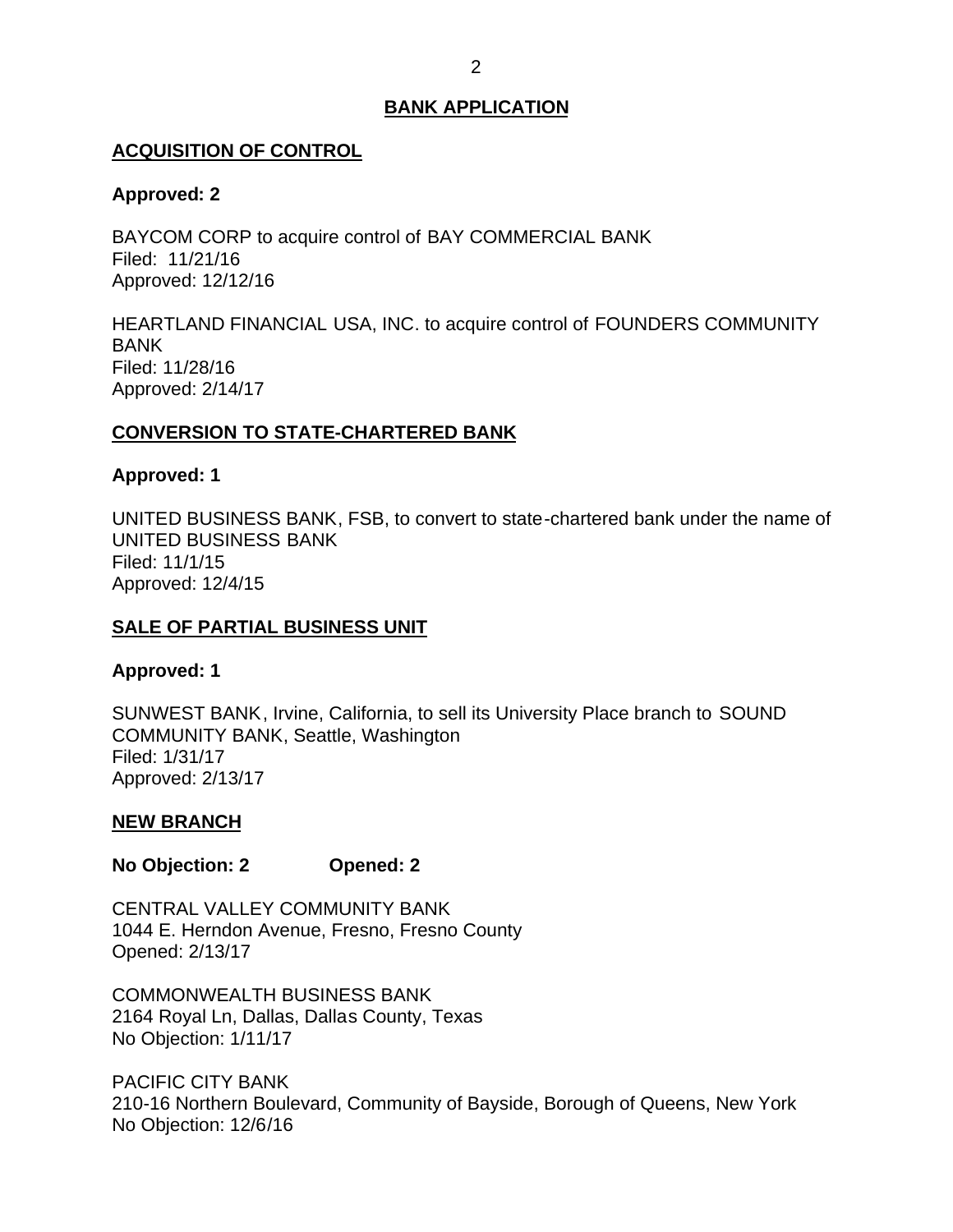## <span id="page-3-0"></span>**NEW BRANCH (Continued)**

 10777 West Twain Avenue, Las Vegas, Clark Cou nty, Nevada PLAZA BANK Opened: 12/5/16

# **NEW FACILITY**

## **Opened: 1**

 217-04 Northern Boulevard, Bayside, Queens County, New York PACIFIC CITY BANK Opened: 8/1/16

# **HEAD OFFICE RELOCATION**

## **No Objection: 1**

From 818 West 7<sup>th</sup> Street, to 700 South Flower Street, Los Angeles, Los Angeles No Objection: 10/3/16 CALIFORNIA UNITED BANK **County** 

## **BRANCH RELOCATION**

## **Effected: 1**

 From 2001 Van Ness Avenue, to 1699 Van Ness Avenue, City and County of San FIRST REPUBLIC BANK Francisco Effected: 2/27/17

## **FACILITY RELOCATION**

## **Effected: 1**

 From 11494 Luna Road, to 11498 Luna Road, Farmers Branch, Dallas County, Texas OPEN BANK Effected: 2/21/17

## **DISCONTINUANCE OF BRANCH OFFICE**

**No Objection: 13 Discontinued: 11** 

 BANK OF THE WEST 3856 West 5400 South, Salt Lake City, Salt Lake County, Utah No Objection: 10/2/15 Discontinued: 2/9/16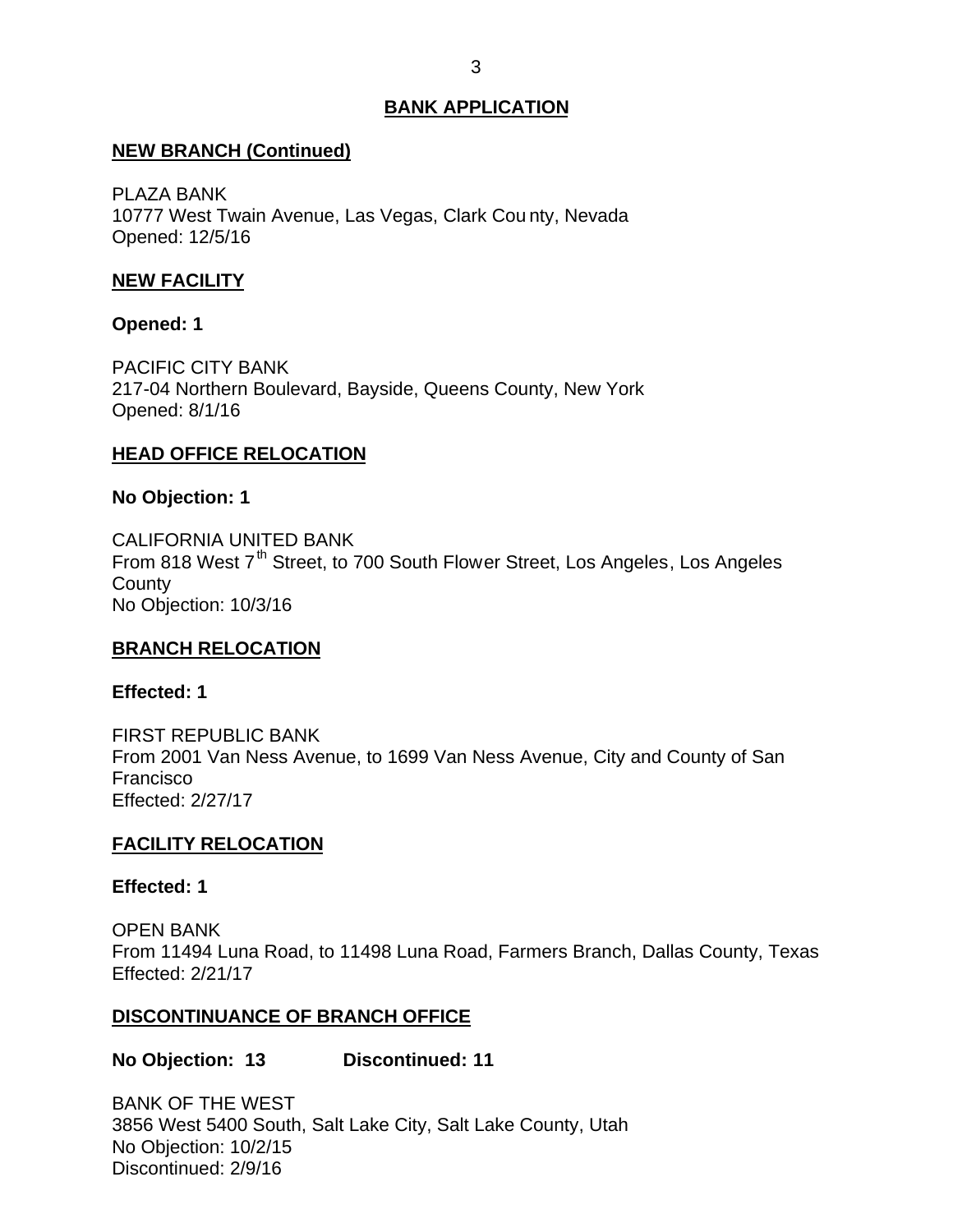# **DISCONTINUANCE OF BRANCH OFFICE (Continued)**

 BANK OF THE WEST 718 East Main Street, Lamoni, Decatur County, Iowa No Objection: 6/15/16 Discontinued: 9/2/16

 BANK OF THE WEST 2041 Durfee Avenue, South El Monte, Los Angeles County No Objection: 9/14/16 Discontinued: 2/24/17

 BANK OF THE WEST 407 Colorado Avenue, Santa Monica, Los Angeles County No Objection: 10/27/16

 BANK OF THE WEST 740 NW Blue Parkway, Lee's Summit, Jackson County, Missouri No Objection: 12/6/16

 CENTRAL VALLEY COMMUNITY BANK 570 S. Clovis Avenue, Fresno, Fresno County No Objection: 2/18/16 Discontinued: 4/15/16

 CENTRAL VALLEY COMMUNITY BANK 2339 Gold Meadow Way, Gold River, Sacramento County No Objection: 1/31/17

 300 E. Esplanade Drive, Oxnard, Ventura County No Objection: 4/21/16 CITIZENS BUSINESS BANK Discontinued: 7/29/16

 4440 Von Karman Avenue, Newport Beach, Orange County No Objection: 2/10/17 COMMERCEBANK

 3030 LBJ Freeway, Dallas, Dallas County, Texas No Objection: 1/11/17 COMMONWEALTH BUSINESS BANK

 9699 Sierra Avenue, Fontana, San Bernardino County No Objection: 1/24/17 COMMUNITY BANK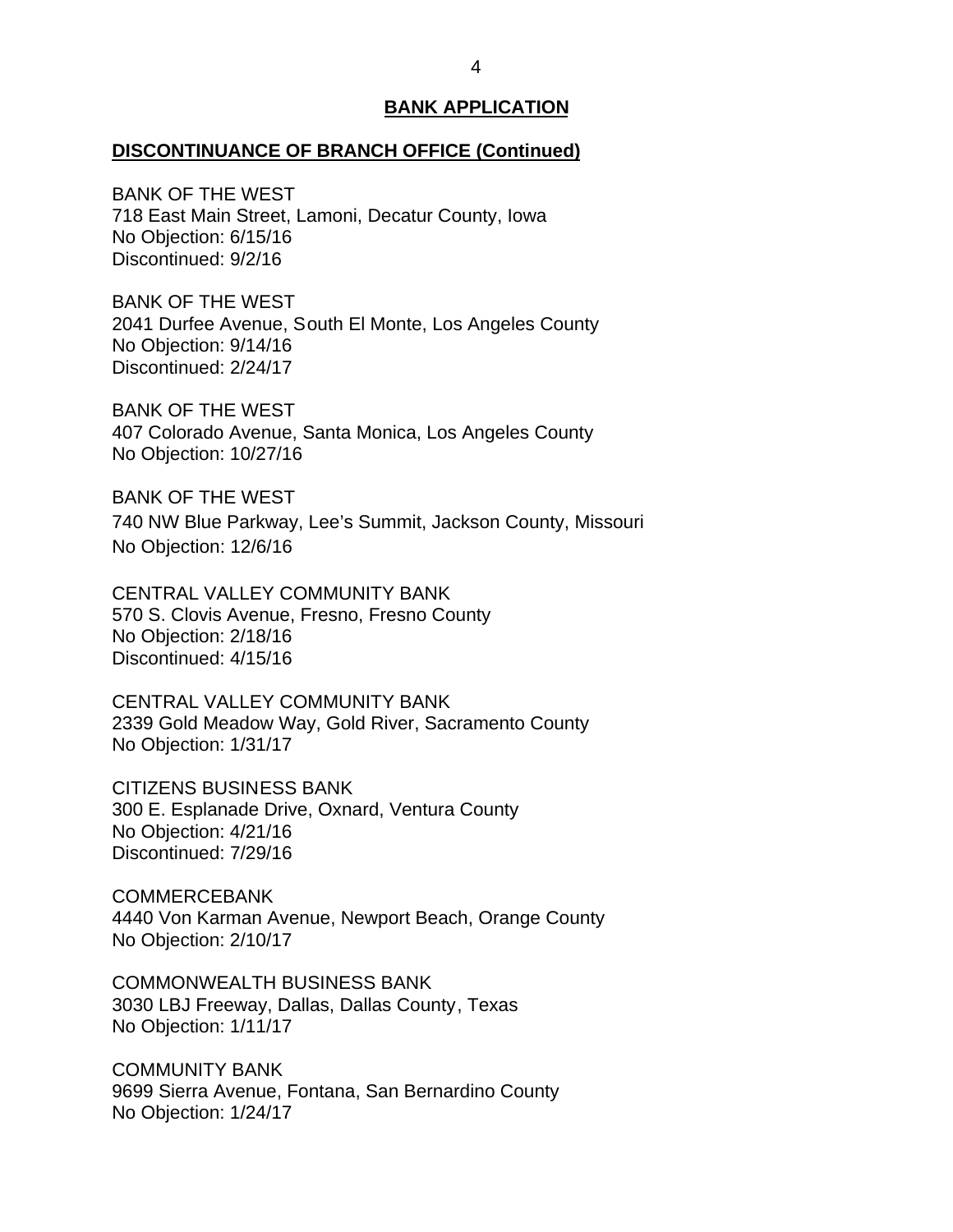## **DISCONTINUANCE OF BRANCH OFFICE (Continued)**

 FARMERS & MERCHANTS BANK OF CENTRAL CALIFORNIA 1990 N. California Boulevard, Walnut Creek, Contra Costa County No Objection: 12/14/16

MECHANICS BANK

 1751 Howe Avenue, Sacramento, Sacramento County No Objection: 9/21/16

PACIFIC PREMIER BANK

- 1110 Rosecrans Street, San Diego, San Diego County
- 13928 Seal Beach Boulevard, Seal Beach, Orange County No Objection: 6/1/16

 PACIFIC PREMIER BANK 1249 East Katella Avenue, Orange, Orange County No Objection: 11/22/16

## PACIFIC WESTERN BANK

- 5160 Geary Boulevard, City and County San Francisco
- 2301 Noriega Street, City and County of San Francisco
- 885 South El Camino Real, San Mateo, San Mateo County No Objection: 12/20/16 Discontinued: 2/24/17

 8275 West Flamingo Road, Las Vegas, Clark County, Nevada No Objection: 7/29/16 PI AZA BANK Discontinued: 12/2/16

 250 N. Orange Street, Glendale, Los Angeles County No Objection: 12/6/16 PLAZA BANK Discontinued: 2/10/17

 1760 Challenge Way, Sacramento, Sacramento County TRI COUNTIES BANK No Objection: 4/25/16

 10037 Combie Road, Auburn, Placer County No Objection: 12/2/16 TRI COUNTIES BANK

 333 Sunset Avenue, Suisun City, Solano County No Objection: 11/22/16 WESTAMERICA BANK Discontinued: 2/17/17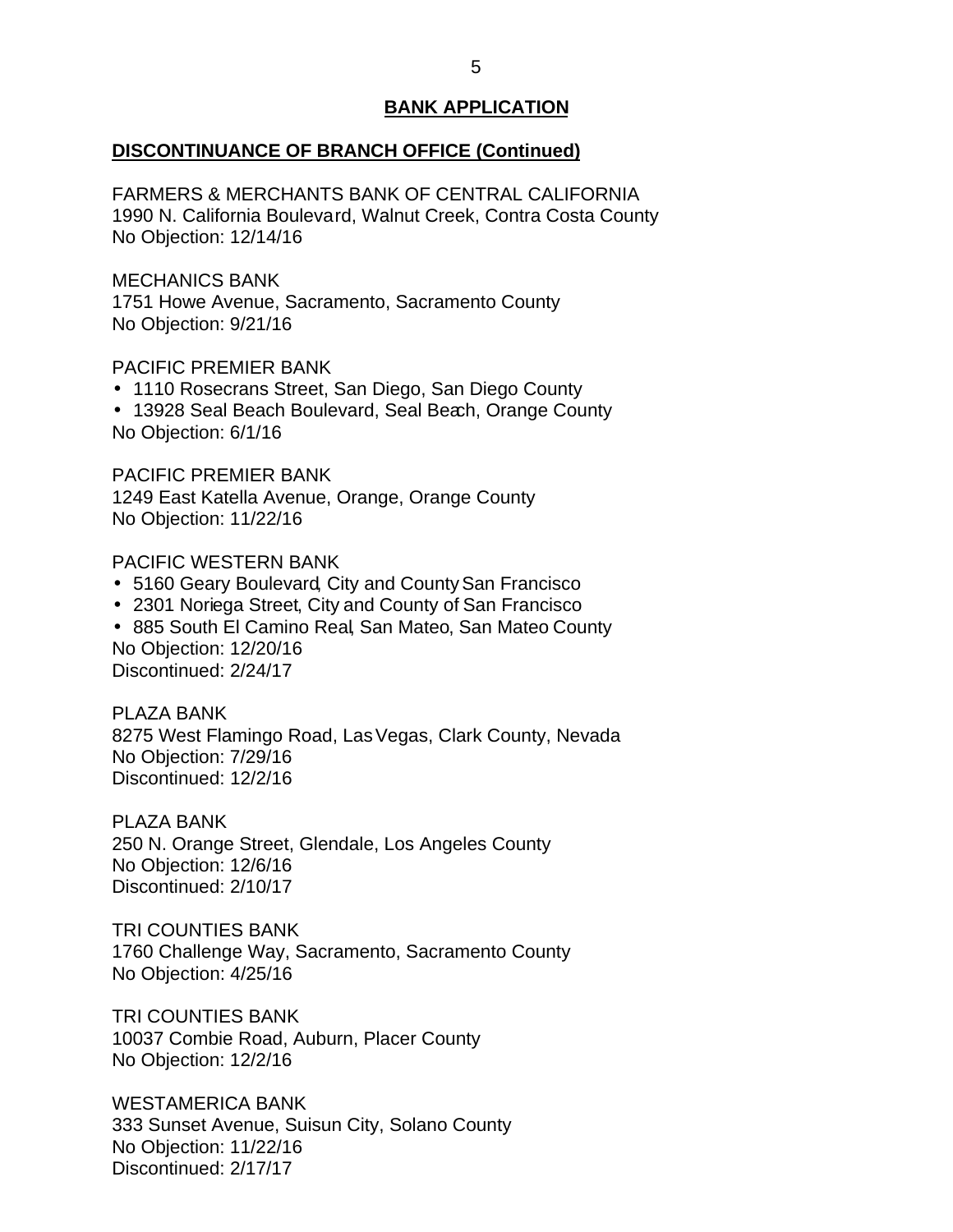#### <span id="page-6-0"></span>**DISCONTINUANCE OF FACILITY**

#### **Discontinued: 2**

 99 Almaden Boulevard, San Jose, Santa Clara County AMERICAN RIVER BANK Discontinued: 2/1/17

 1355 Market Street, City and County of San Francisco SILICON VALLEY BANK Discontinued: 9/30/16

# **PREMIUM FINANCE COMPANY APPLICATION**

# **NEW PREMIUM FINANCE COMPANY**

**Filed: 6 Approved: 2 Opened: 3** 

 CAPITAL PREMIUM FUNDING OF CALIFORNIA, INC. 818 West 7<sup>th</sup> Street, Los Angeles, Los Angeles County Filed: 9/14/16

 660 Newport Center Drive, Newport Beach, Orange County FOUNDATION CAPITAL FINANCE CORPORATION Filed: 10/26/16 Approved: 1/6/17 Opened: 2/21/17

 16461 Sherman Way, Lake Balboa, Los Angeles County GOT PREMIUMS, INC. Filed: 12/14/15 Approved: 3/16/16 Opened: 3/16/16

 NATIONAL PARTNERS FPCO INC. OF CALIFORNIA 1610 Wynkoop Street, Denver, Denver County, Colo rado Filed: 12/27/16

 NEXT WAVE PREMIUM FINANCE, INC. 660 Newport Center Drive, Newport Beach, Orange County Filed: 2/7/17

 600 West Broadway, San Diego, San Diego County PREMIER FINANCING, INC. Filed: 8/30/16 Approved: 10/6/16 Opened: 2/1/17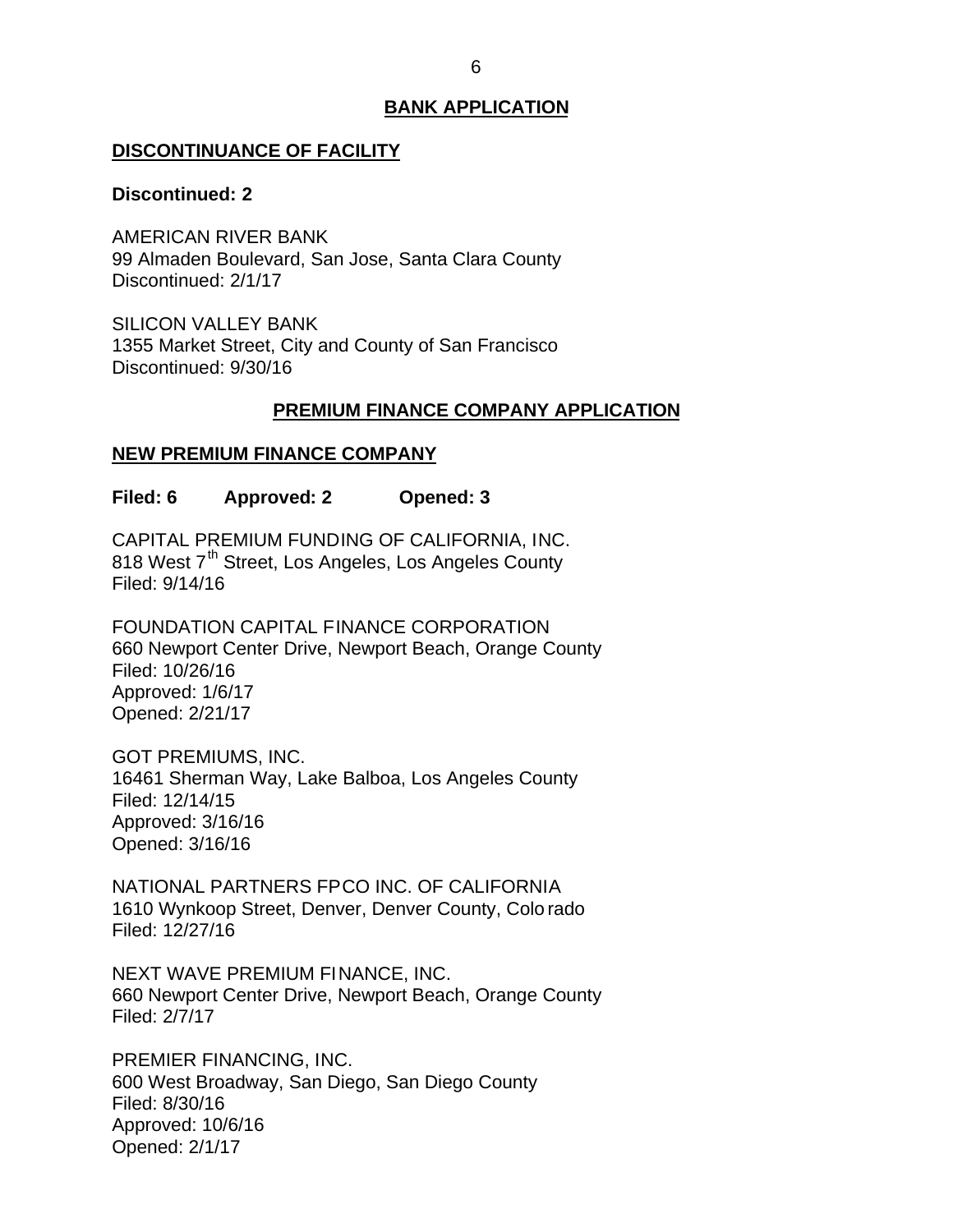## 7

## **PREMIUM FINANCE COMPANY APPLICATION**

# <span id="page-7-0"></span> **NEW PREMIUM FINANCE COMPANY (Continued)**

 601 E. Glenoaks Boulevard, Glendale, Los Angeles County PRIMEPLAN PREMIUM FINANCING INC. Filed: 8/15/16 Approved: 2/14/17

 RELIANCE PREMIUM FINANCE, INC. 2550 North Hollywood Way, Burbank, L os Angeles County Filed: 9/21/16

 SERVICE PAYMENT PLAN OF CALIFORNIA, INC. 818 West Seventh Street, Los Angeles, Los Angeles County Filed: 1/9/17

 TAFS PREMIUM FINANCE CALIFORNIA, INC. 6200 Canoga Avenue, Woodland Hills, Los Angeles County Filed: 11/28/16

 660 Newport Center Drive, Newport Beach, Orange County WESTERN FINANCE COMPANY Filed: 8/28/15 Approved: 3/28/16 Extended: 3/28/17

## **TRUST COMPANY APPLICATION**

#### **NEW TRUST COMPANY**

## **Filed: 1**

 BAY AREA TRUST (Proposed) Downtown Palo Alto, Palo Alto, Santa Clara County Filed: 6/9/16

#### **FOREIGN (OTHER NATION) BANK APPLICATION**

#### **NEW OFFICE**

#### **Approved: 1 Opened: 1**

 GOVERNOR AND COMPANY OF THE BANK OF IRELAND, THE 300 Spectrum Center Drive, Irvine, Orange County (Representative Office) Filed: 10/6/16 Approved: 1/18/17 Opened: 2/13/17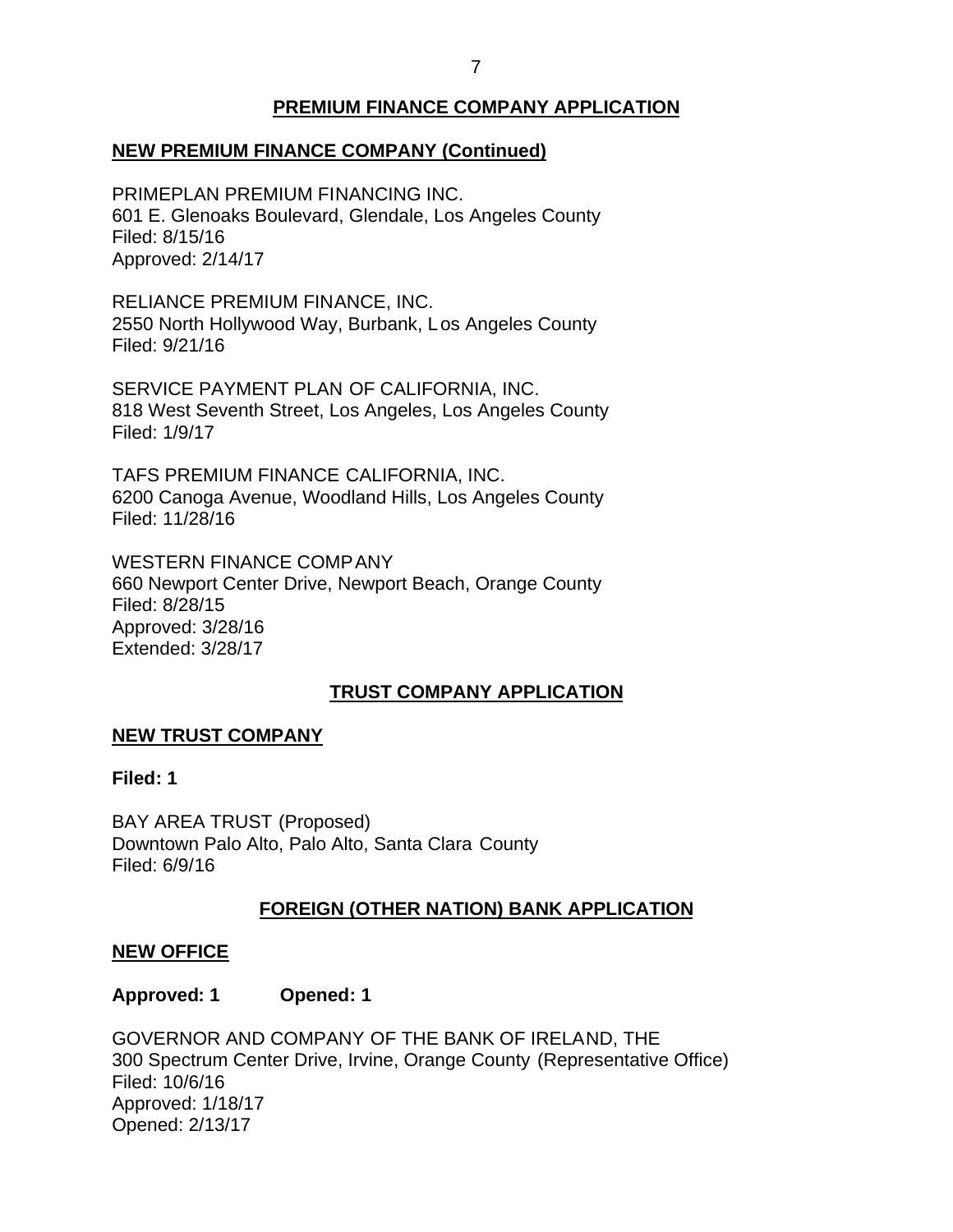# **FOREIGN (OTHER NATION) BANK APPLICATION**

# <span id="page-8-0"></span> **NEW OFFICE (Continued)**

 SUMITOMO MITSUI BANKING CORPORATION 101 Jefferson Drive, Menlo Park, San Mateo County (Representative Office) Filed: 1/13/17 Approved: 2/7/17

## **DISCONTINUANCE OF OFFICE**

**Discontinued: 1** 

 CREDIT SUISSE, AG 4370 La Jolla Village Drive, San Diego, San Diego County Filed: 2/21/17 Discontinued: 7/6/16

## **FOREIGN (OTHER STATE) BANK APPLICATION**

### **NEW FACILITY**

**Filed: 1 No Objection: 4 Approved: 1** 

 472 East Colorado Boulevard, Pasadena, Los Angeles County No Objection: 1/20/17 AMALGAMATED BANK

 3199E Airport Boulevard, Costa Mesa, Orange County No Objection: 11/28/16 CENTENNIAL BANK

 DEPOSITORY TRUST COMPANY OF DELAWARE, LLC 1695 Adolfo Lopez Drive, Seal Beach, Orange County (Facility – Uninsured Trust Company) Filed: 12/21/15 Approved: 10/17/16

 FIRST BANK FINANCIAL CENTRE 515 S. Flower Street, Los Angeles, Los Angeles County (Facility – Insured Bank) No Objection: 4/2/15

 6301 Beach Boulevard, Buena Park, Orange Co unty (Facility – Insured Bank) No Objection: 1/26/17 FIRST INTERCONTINENTAL BANK

 ROBECO TRUST COMPANY City of Greenbrae, Marin County (Facility – Uninsured Trust Company) Filed: 4/20/15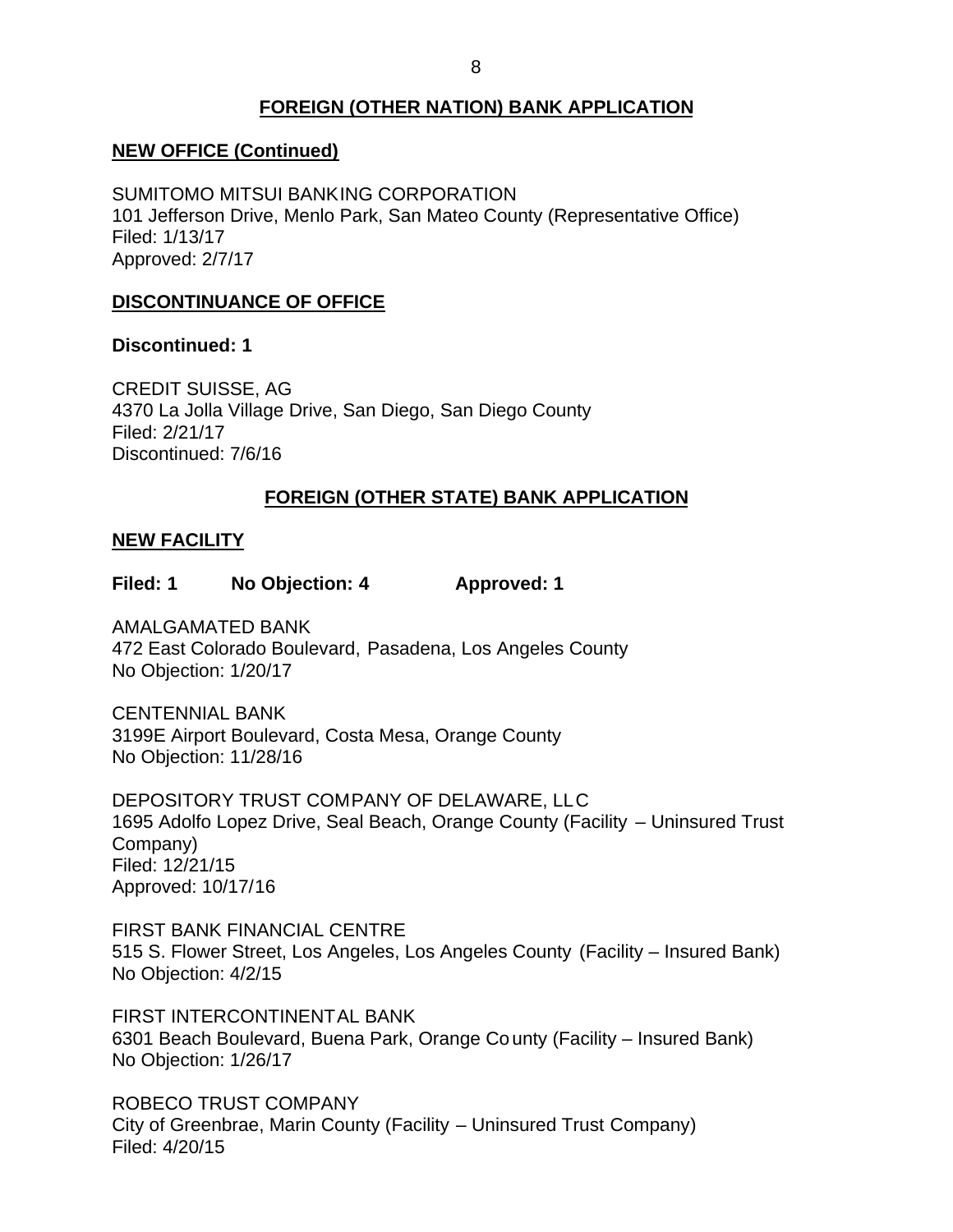# **CREDIT UNION APPLICATION**

## <span id="page-9-0"></span>**MERGER**

## **Filed: 2 Effected: 1**

 BAKERY EMPLOYEES CREDIT UNION, to merge with and into BOURNS EMPLOYEES FEDERAL CREDIT UNION, Riverside Filed: 5/23/16 Approved: 2/1/17 Effected: 2/1/17

 CHEVRON VALLEY CREDIT UNION, Bakersfield, to merge with and into SAFE 1 CREDIT UNION, Bakersfield Filed: 8/4/16

 NORTH ISLAND FINANCIAL CREDIT UNION, San Diego, to merge with and into CALIFORNIA CREDIT UNION, Glendale Filed: 4/6/16

## **CHANGE OF NAME**

### **Effected: 1**

 UNITED HEALTH CREDIT UNION, to change its name to UPWARD CREDIT UNION Filed: 12/2/16 Approved: 12/19/16 Effected: 12/22/16

## **MONEY TRANSMITTER APPLICATION**

#### **NEW TRANSMITTER**

#### **Filed: 9 Approved: 2**

 ALIPAY US, INC. Filed: 3/18/15

BANNOCKBURN GLOBAL FOREX, LLC Filed: 12/21/16

BILL.COM Filed: 4/2/15 Approved: 8/4/15

BILLMO LLC Filed: 9/29/16

HSI USA INC. Filed: 6/6/16